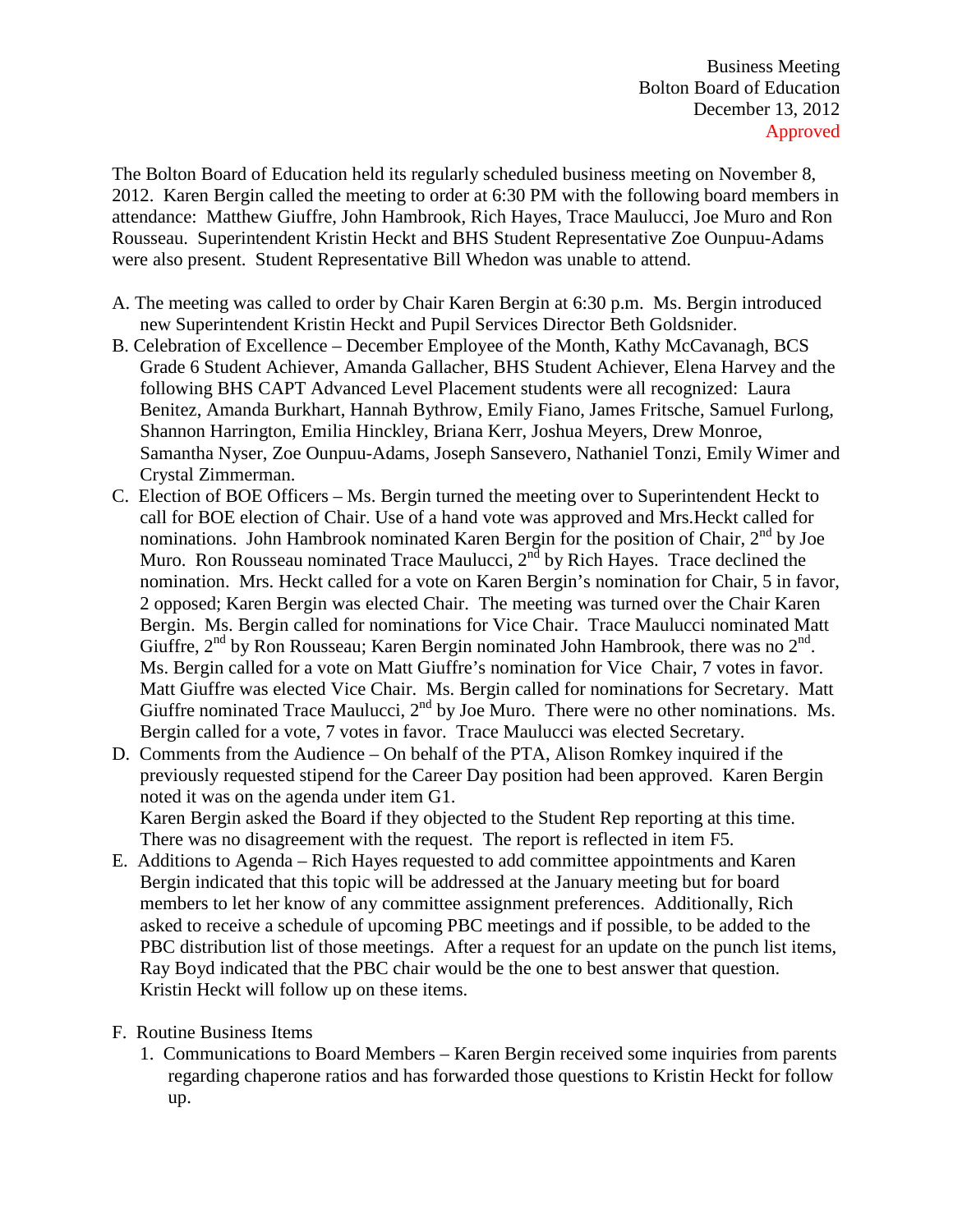- 2. Approval of Minutes John Hambrook presented a motion to accept the November 8,  $2012$  minutes;  $2<sup>nd</sup>$  by Joe Muro. Rich Hayes requested a clarification to item G2. After discussion, it was agreed the minutes will be amended to read: …*professional* study of capital improvements… and the phrase "not just town vs. school improvements" will be removed. The motion was withdrawn. A second motion to approve the November 8, 2012 minutes as amended was presented by Joe Muro and  $2<sup>nd</sup>$  by John Hambrook; MUP.
- 3. Board of Education Committee Reports
	- a. Policy John Hambrook reported the committee is developing an overall plan for future policy review which will include looking at CABE recommendations. The committee will be reviewing all policies, beginning with Bylaws.
	- b. Curriculum John Hambrook reported the committee discussed the topics of parent over-ride requests, BCS math pilot and updated information on use of tablets.
	- c. Finance Trace Maulucci reported a \$33K deficit and that there were some significant savings resulting from summer school invoicing.
	- d. Community and Partner Relations Joe Muro reported the committee met twice to discuss our relationship with Columbia families and the need to communicate our capacity to accept Columbia students. The enrollment cap has been lifted and presently Bolton is receiving 22% of Columbia freshmen. Kristin Heckt provided information on the Columbia parent meeting she attended with other BHS staff and students, as well as members from 4 other high schools. A copy of the informational Bolton High School folder that was provided to Columbia parents and potential future BHS students was made available for review.
- 4. Community Meeting Reports / Board of Education John Hambrook reported that CREC is modifying their mission statement and will provide information as it becomes available. John also provided an overview of the November CABE/CAPSS convention which Karen Bergin also attended. Karen also was a presenter as part of the Nutmeg Board at Shipman and Goodwin. Multiple Board members joined Kristin Heckt at the November PTA meeting. Karen Bergin asked if any Board members had attended any Scholarship or Community Ed meetings. None had.
- 5. BHS Student Representatives Report –Zoe Ounpuu-Adams reported that BHS has been named to the College Board AP District Honor Roll as a result of the high percentage of BHS students earning a 3 or higher on their AP exams. BHS is one of only 26 CT high schools to earn this recognition. The winter sports have begun and are off to a good start. The BHS Chorus and Jazz concert is December 17th and the Dinner for Democracy is scheduled for December  $14<sup>th</sup>$ . Some BHS Alumni will return to BHS on January  $2<sup>nd</sup>$  to speak to juniors and seniors about their college experiences. Congratulations to Bill Whedon on his acceptance to Duke College.
- 6. Administrators Reports Karen Bergin asked if there were any questions. There were none. Principal Mary Grande provided a recap of the  $2<sup>nd</sup>$  annual Veteran's Day Tribute held at BCS on November 9<sup>th</sup>. Board member John Hambrook was a speaker at this event.
- 7. Superintendent of Schools Report Kristin has been able to meet with many staff, students, parents and community members and is grateful for the warm welcome she has received.
	- a. Safe School Climate Survey Update All staff and participating students have been surveyed. Grade 3 parent response is 39%; grade 8 parent response is 37% and grade 11 parent response is 47%. Claudia Danna and her staff are compiling the information and will share the final results.
	- b. College Board AP District Honor Roll This was noted by Zoe and no further information was added.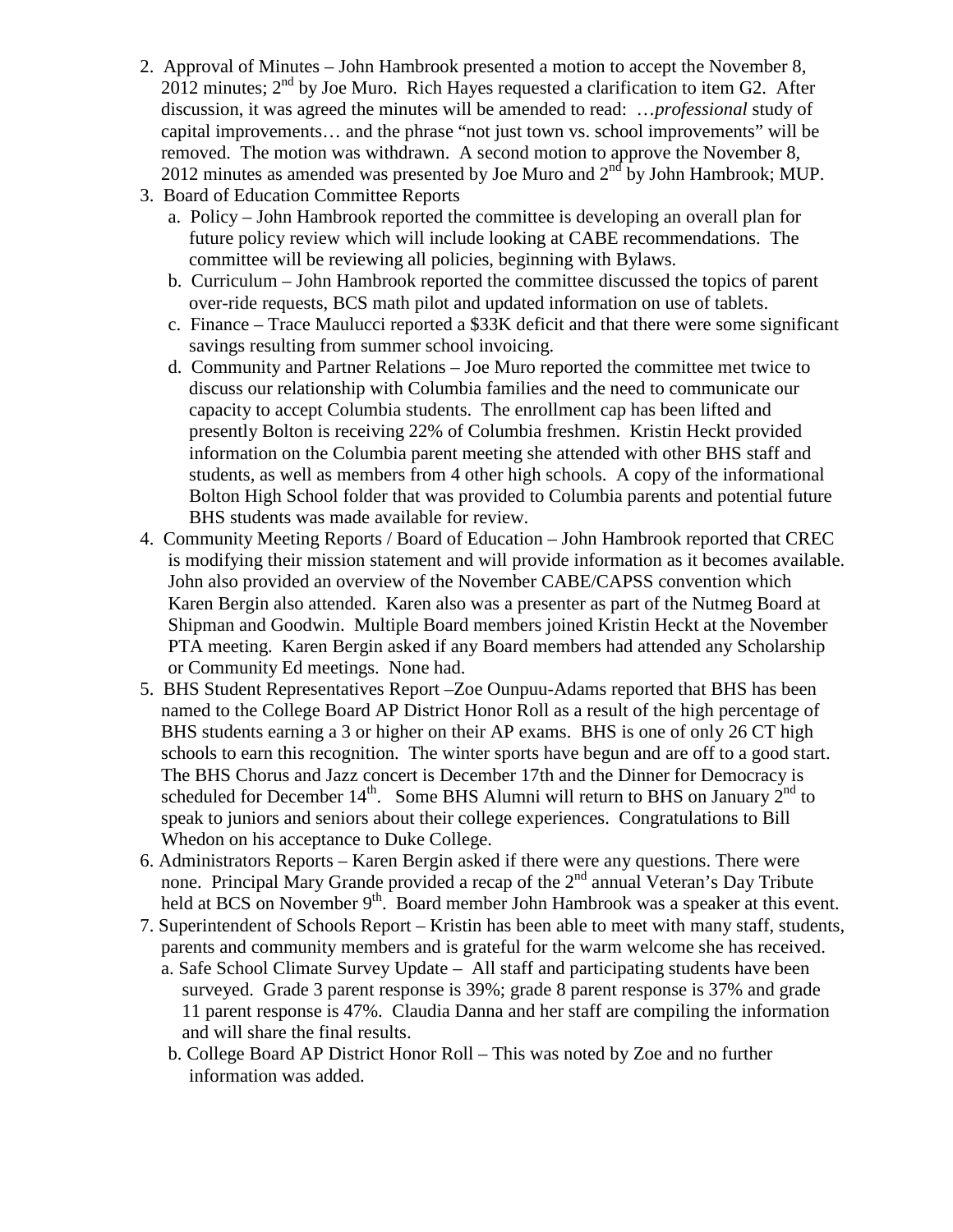- c. Review of Capital Projects Funding History The CAPA committee will be meeting soon and will have more info when that occurs. Joe Muro and John Hambrook are the appointed Board representatives and Joe stated that Joyce Stille indicated the meeting had been postponed until January to allow Kristin Heckt to be able to participate. Rich Hayes stated he will be a participant in the committee and would like to meet with Kristin and the committee prior to the determined January date. Kristin will send possible meeting dates to the committee. Kristin also mentioned that a grant for a breakfast program to begin in the 2013-2014 school year had been secured and that Mary Grande and Carrie Burba will work out the details necessary to support it. Ron Rousseau questioned the status of the BCS parking lot lights. The project was moved forward by then Interim Superintendent Joe Wood after Ray Boyd provided the requested information. Ray commented that the lights will be installed as soon as possible.
- d. Common Core State Standards Kristin Heckt narrated a power point presentation on the impact the Common Core State Standards will have on the district. All CT schools will be taking the "new CMT" created by the Smarter Balanced Assessment Consortium (SBAC). Information was presented on and there was discussion about full-day Kindergarten, professional development needs, instructional material needs and preparation for the spring 2015 test. Kristin is currently where Bolton is and will provide further information as soon as she has it. Rich Hayes offered to send Kristin information from various sources he has on full-day Kindergarten. Kristin assured the Board that the appropriate research will be done prior to any recommendations regarding full-day Kindergarten. Ron Rousseau noted that it would be beneficial to collaborate with other towns, Columbia in particular, on needed curriculum writing.
- G. Unfinished and On-Going Business
	- 1. PTA Request Career Day Stipend Karen Bergin restated the PTA request for a Career Day stipend. After discussion on the amount and the need for stipend committee approval, a motion was presented by Matt Giuffree to appropriate a \$350 Career Day stipend subject to stipend committee approval. The Superintendent has the Board approval to move this forward. The motion was 2<sup>nd</sup> by Joe Muro; MUP.
	- 2.  $2^{nd}$  Read Policies John Hambrook presented  $2^{nd}$  read policies for sections 4131 Personnel – Certified – Staff Development, 5145.14 – Students – On-Campus Recruitment, and 6142.101 – Instruction – Student Nutrition and Physical Activity (School Wellness Policy). John Hambrook presented a motion to approve the policy revisions,  $2<sup>nd</sup>$  by Trace Maulucci. After questions and discussion on 4131 and 6142.101, the motion was withdrawn. John Hambrook presented a motion to approve policy section 5145.14,  $2<sup>nd</sup>$  by Joe Muro; MUP. The other two policies will be reviewed again at the next policy subcommittee meeting.
	- H. New Business
		- 1. Child Nutrition Program Authorized Signatures Change Form Kristin asked for the new Board secretary to sign the referenced form as routine business when a new Superintendent is appointed. Trace signed the Authorization Form.
		- 2. Content of Minutes This topic will be on the January BOE meeting agenda.
	- I. Future Business Lori Boyd will send out the budget timeline to BOE members. A biweekly update of upcoming BOE dates was begun last month and is distributed to all BOE members. Beginning sometime in January, Kristin will attempt to provide the BOE with some thoughtful words in the format of a bulletin on a regular basis. There was discussion on the possibility of changing the format of the budget information. It is